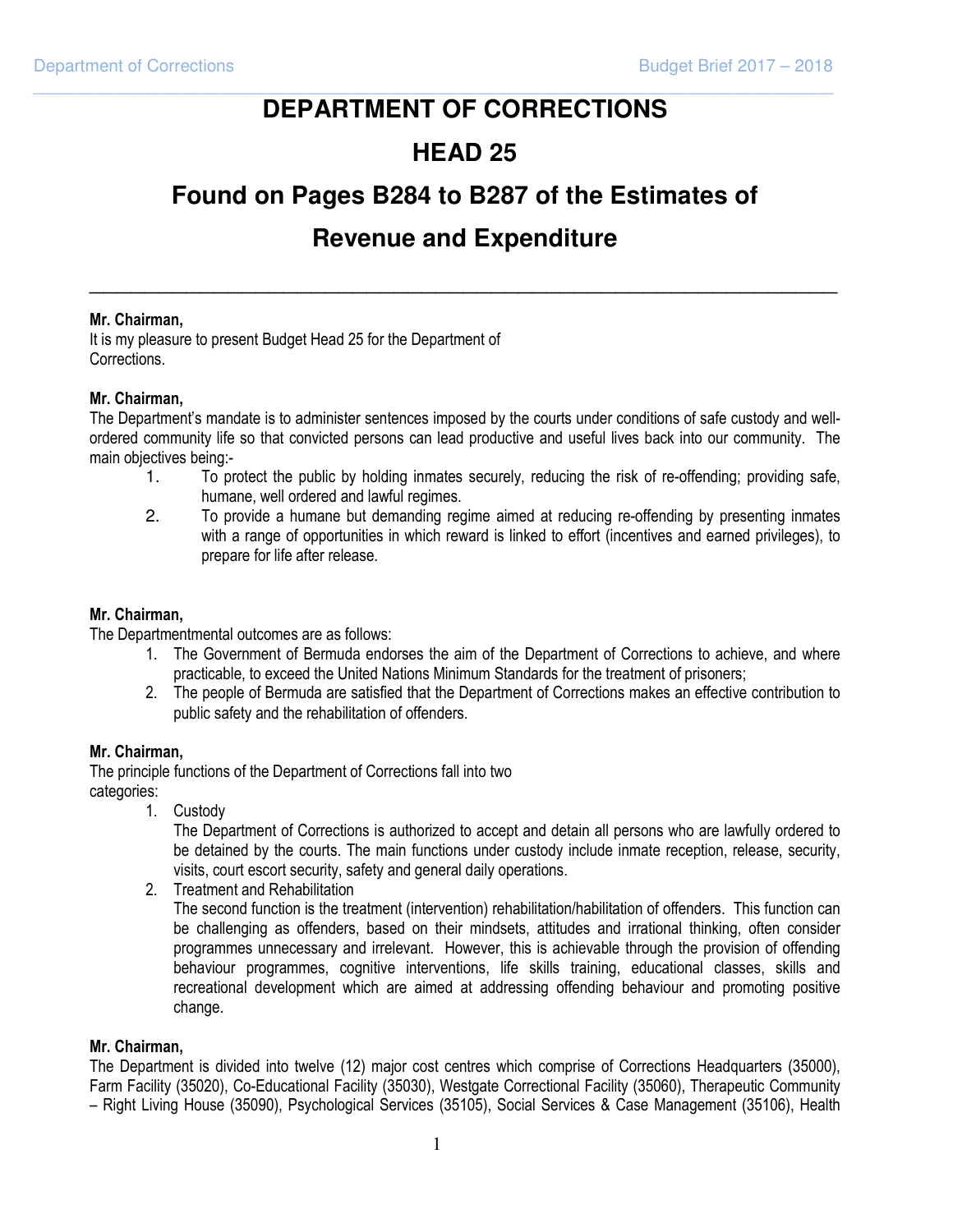Services (35107), Educational Services (35108), Vocational Services (35109), Recreational Services (35110) and Chaplaincy (35111).

\_\_\_\_\_\_\_\_\_\_\_\_\_\_\_\_\_\_\_\_\_\_\_\_\_\_\_\_\_\_\_\_\_\_\_\_\_\_\_\_\_\_\_\_\_\_\_\_\_\_\_\_\_\_\_\_\_\_\_\_\_\_\_\_\_\_\_\_\_\_\_\_\_\_\_\_\_\_\_\_\_\_\_\_

#### Mr. Chairman,

The total current expenditure which is found on page B-295 is estimated to be twenty-five million, three hundred and thirty-seven thousand dollars (\$25,337,000) for 2017 – 2018; there is no change from the budget of 2016 – 2017.

| 2016/17 vs. 2017/18       |              |  |
|---------------------------|--------------|--|
| Original Estimate 2016/17 | \$25,337,000 |  |
| <b>Estimate 2017/18</b>   | \$25,337,000 |  |
| Increase/Decrease         | \$0          |  |
| % Increase/Decrease       | 0%           |  |

#### Mr. Chairman,

The 2017 – 2018 budget provides funding for two hundred and thirty (230) full time employees as shown on page B-296. In addition to full time employees it will fund facilitators and teachers for inmate programmes.

#### Mr. Chairman,

Cost Centre 35000 (Headquarters) represents four million one hundred and sixty thousand dollars (\$4,160,000) or seventeen percent (17%) of total budget. Corrections Headquarters under the general direction of the Commissioner and Assistant Commissioners provides directives to a decentralized organization. Staff administer and coordinate the training, security strategies, human resources, financial resources and policy direction for the Department. This budget will fund salaries and operating expenses for Corrections Headquarters.

2016/17 vs. 2017/18

| Original Estimate 2016/17 | \$3,872,000 |
|---------------------------|-------------|
| <b>Estimate 2017/18</b>   | \$4,160,000 |
| Increase                  | \$288,000   |
| % Increase                | 7%          |

#### Mr. Chairman,

Cost Centre 35020 (Farm Facility) represents three million, five hundred and thirty-eight dollars (\$3,538,000) or fourteen percent (14%) of the total budget. The budget will allow for staffing of the Farm Facility, operating expenses and inmate care.

 The Farm Facility is an adult male minimum security facility with a capacity to house ninety-three (93) inmates. The prerequisite for inmates housed at this facility is completion of their core sentence plan requirements and classification of minimum (low risk) security.

 Treatment continues to be provided focusing on relapse prevention. Inmates are also involved in work release programmes, charity programmes, increased activities and other on-going projects within the facility. The work release programme is structured to enable inmates to work and participate in community programmes to aid in their transition back into society upon release.

 This year fifteen (15) inmates were enrolled in the work release programme and twenty-six (26) inmates participated in the Charity Work programme. The plan for the upcoming fiscal year is to increase the number of inmates on work release and charity with the Charity Work programme being geared more to facilitating requests from Government entities.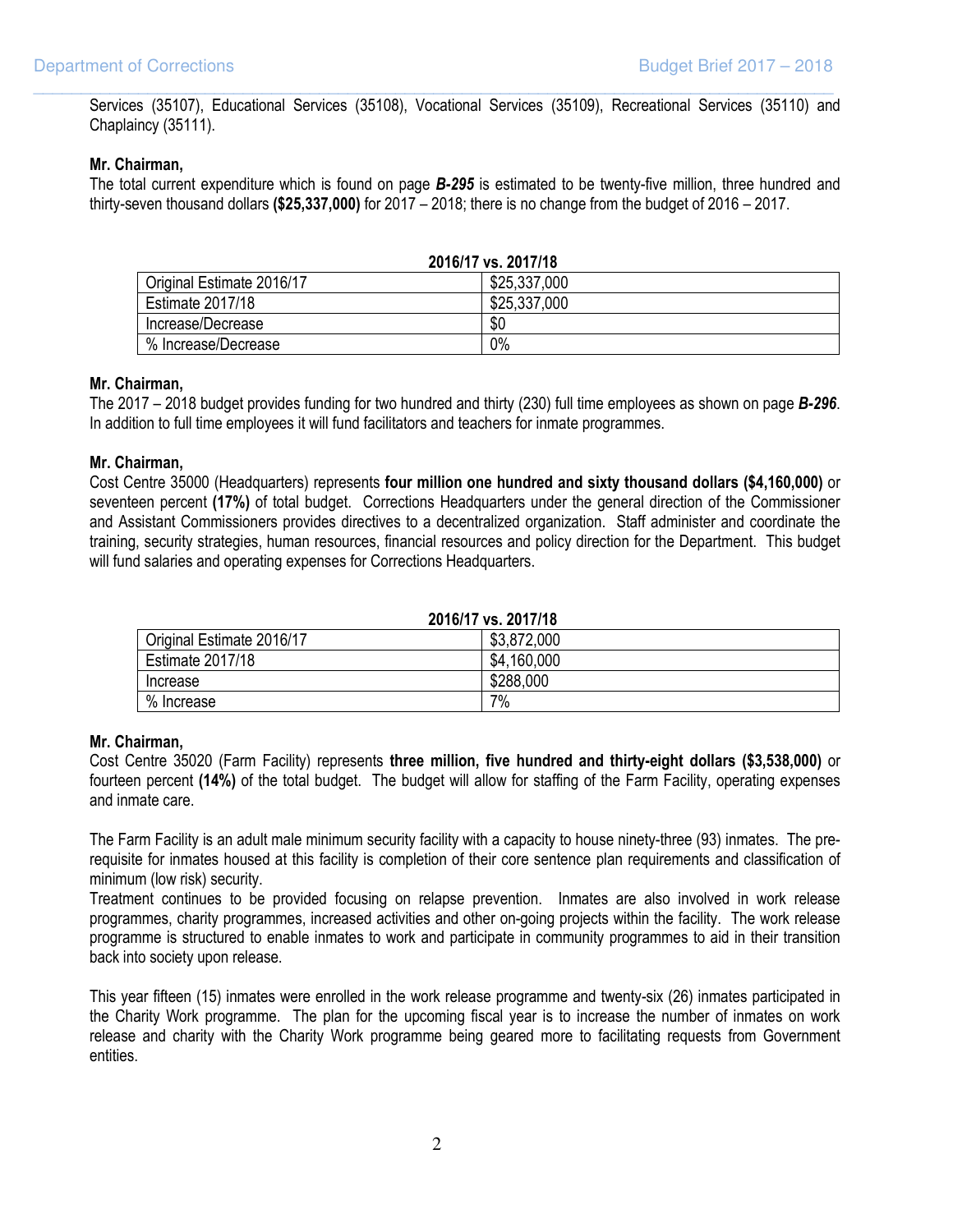The Farm Facility garden has supplied all of the facilities with fruits and vegetables (crops included beets, onions, lettuce, corn, carrots, cabbage, bananas and potatoes). In total, the Farm Facility gardens reaped approximately five thousand (5,000) pounds of produce and this has been a significant cost-saving measure.

\_\_\_\_\_\_\_\_\_\_\_\_\_\_\_\_\_\_\_\_\_\_\_\_\_\_\_\_\_\_\_\_\_\_\_\_\_\_\_\_\_\_\_\_\_\_\_\_\_\_\_\_\_\_\_\_\_\_\_\_\_\_\_\_\_\_\_\_\_\_\_\_\_\_\_\_\_\_\_\_\_\_\_\_

Initiatives for the upcoming year include expansion of the animal and farming programmes at the facility.

| 2016/17 vs. 2017/18       |             |
|---------------------------|-------------|
| Original Estimate 2016/17 | \$3,538,000 |
| <b>Estimate 2017/18</b>   | \$3,538,000 |
| Increase/Decrease         | \$0         |
| % Increase/Decrease       | 0%          |

#### Mr. Chairman,

 Cost Centre 35020 (Co-Ed Facility) represents three million, one hundred and twenty-one dollars (\$3,121,000) or twelve percent (12%) of the total budget and will provide funding for thirty-seven (37) staff and operational costs. This facility with a capacity of 56 cells has separate and distinct provisions to house 40 adult females and 16 young male offenders between the ages of 16 – 21. The programmes provided are similar to other facilities based on the assessment of needs and available resources. During the current budget year, Math, English, Social Studies and Science programmes were offered to assist inmates with obtaining the General Education Diploma. Vocational programmes were also available to assist those in custody with gaining a skill. Cognitive programmes such as anger management and substance abuse are provided as needed.

During the 2016/17 budget year two (2) inmates participated in the work release scheme.

| 2016/17 vs. 2017/18       |             |
|---------------------------|-------------|
| Original Estimate 2016/17 | \$3,254,000 |
| <b>Estimate 2017/18</b>   | \$3,121,000 |
| Decrease                  | (\$133,000) |
| % Decrease                | (4%         |

## 2016/17 vs. 2017/18

#### Mr. Chairman,

Cost Centre 35060 (Westgate Correctional Facility) represents nine million, six hundred and eighty thousand dollars (\$9,680,000) or forty percent (38%) of the total budget. Westgate Correctional Facility is an adult male establishment with the design capacity to house 208 prisoners in conditions of Maximum, Medium and Minimum security and represents over 60% of the entire Department of Corrections total inmate population. The majority of inmates fall within the Medium security classification. The majority of assessment and treatment programmes for inmates take place at this facility.

 One of the highlights from the last budget year, which has now become embedded on our yearly calendar was the Department's entry in the Bermuda Day parade. Inmates, including those from the Lifeline Group, a support group for inmates serving life sentences, constructed a float using the theme "A Tapestry of Culture" which was made out of recyclables. The float received the Upcycled award and the Best Government Department award. Additionally, the Lifeline Group continued the bike refurbishment programme and presented students from various schools with "new" bikes. An activities day for inmates and their children was held prior to Father's Day to assist in the fostering of strong relationships between inmates and their children.

The Westgate Work Programme continues to thrive with a total of seven (7) inmates participating in 2016/17.

 Westgate Correctional Facility will continue the charity programme which allows inmates to give back to the community. The department partners with other government departments and community organizations such as Parks, Works and Engineering, WEDCO and Packwood Home assisting with small projects.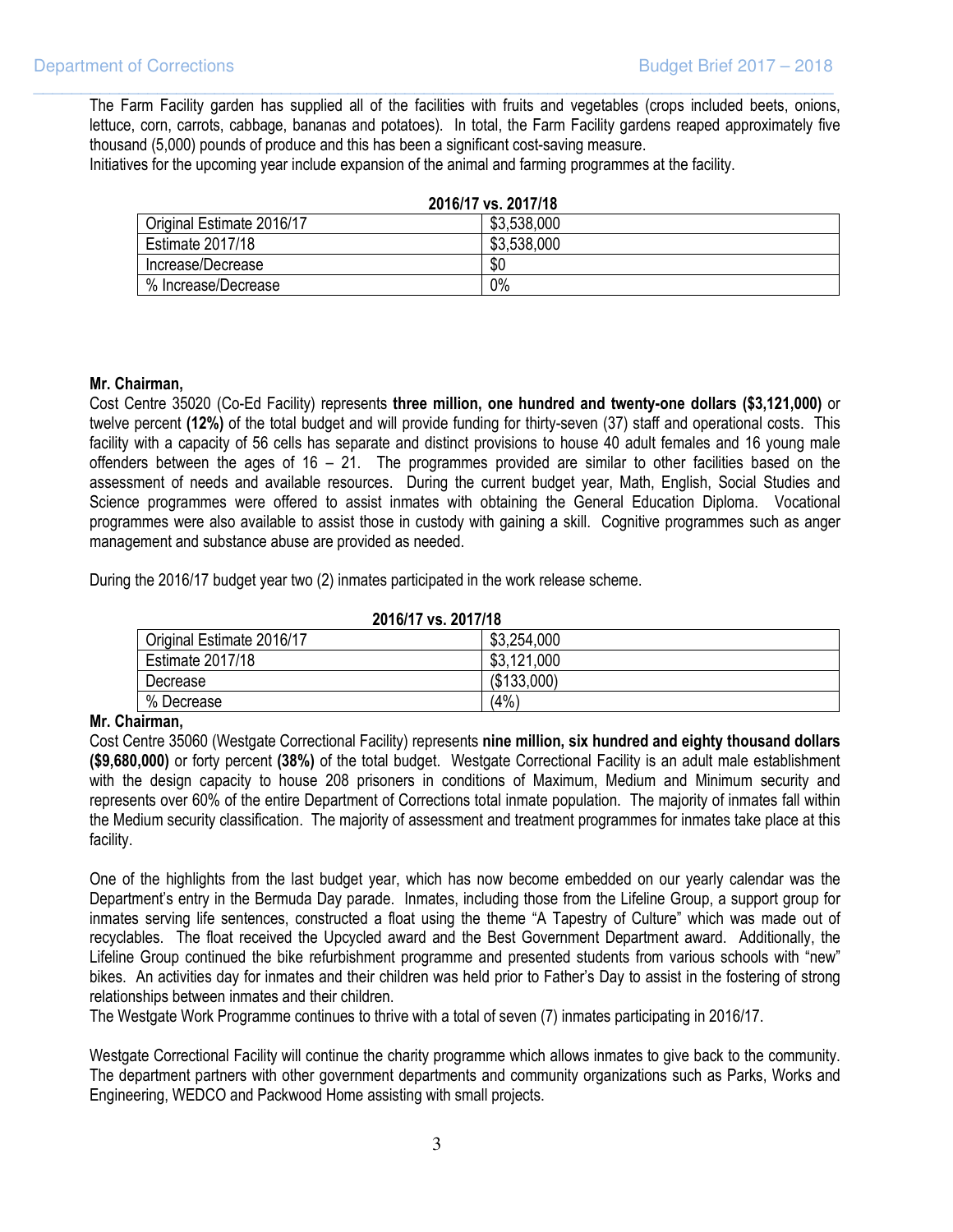| 2016/17 vs. 2017/18       |              |
|---------------------------|--------------|
| Original Estimate 2016/17 | \$10,061,000 |
| Estimate 2017/18          | \$9,680,000  |
| Decrease                  | (\$381,000)  |
| % Decrease                | (4%          |

\_\_\_\_\_\_\_\_\_\_\_\_\_\_\_\_\_\_\_\_\_\_\_\_\_\_\_\_\_\_\_\_\_\_\_\_\_\_\_\_\_\_\_\_\_\_\_\_\_\_\_\_\_\_\_\_\_\_\_\_\_\_\_\_\_\_\_\_\_\_\_\_\_\_\_\_\_\_\_\_\_\_\_\_

#### Mr. Chairman,

Cost Centre 35090 (Therapeutic Community Centre – TCC) represents one million, three hundred and fifty-two thousand dollars (\$1,352,000) or five percent (5%) of the total budget. The Therapeutic Community also known as "The Right Living House" is located on the northern perimeter of the Farm Facility and is a segregated residential Substance Abuse Programme with a capacity to house eighteen (18) residents. The programme is developed for adult male offenders with a history of substance abuse and associated criminality. The mission of the (TC) is to provide a drug-free, safe and structured environment characterized by two (2) central qualities – mutual peer support and mutual peer accountability. The treatment environment is one where residents live and work together within a supportive and habilitative framework of mutual self help. Residents move through three phases; Orientation, Primary Treatment and Re-entry which transitions the offender through an intensive  $9 - 12$  month treatment wholly dependent upon their demonstrated clinical progress. Aftercare treatment is provided to residents once they leave the structured TC and while fulfilling the conditions of their sentence or parole.

# 2016/17 vs. 2017/18

| Original Estimate 2016/17 | .284,000<br>\$1 |
|---------------------------|-----------------|
| <b>Estimate 2017/18</b>   | ,352,000<br>\$1 |
| Increase                  | \$68,000        |
| $\%$<br>Increase          | 5%              |

#### Mr. Chairman,

 Inmate Services and Programmes are designed to meet the needs of inmates that are identified in their individual case plans. The programme team is multi-disciplinary and provides various services/programmes including psychological, social and case management, health, educational, vocational, recreational and chaplaincy. Funding for inmate services is necessary as the programmes provide tools and resources for offenders to assist them in returning to society as positive, productive and contributing citizens.

#### Mr. Chairman,

 Cost Centre 35105 (Psychological Services) represents four hundred and twenty-nine thousand hundred dollars (\$429,000) or two percent (2%) of the total budget. This funding provides for salaries for three (3) psychologists (includes one (1) temporary additional) who provide psychological services to offenders at each of the three (3) facilities: Westgate Correctional Facility, Farm Facility (including Therapeutic Community Centre) and Co-Educational Facility. It must be noted that currently the Department only has two (2) psychologists; however we will be recruiting to fill the other post.

 The Sycamore Tree project continued during 2016 – 2017; the progamme is a restorative justice programme that brings together convicted offenders and unrelated victims from the community together. The programme is facilitated by Prison Fellowship Bermuda and comprises of eight (8) sessions delivered once per week. Four (4) inmates completed the Sycamore Tree programme. In addition to individual assessments and therapy session, a total of ten (10) inmates participated in offending behaviour programmes. It should be noted that for approx. one (1) year, there was only one (1) psychologist providing services for all facilities hence some of the offending programmes were suspended.

 The intent for the 2017 – 2018 fiscal year is to deliver a variety of offending behaviour programmes/services to our inmates which include:-

- Drug and Alcohol Treatment Programme
- Relapse Prevention Programme
- Cognitive Behaviour Psychotherapy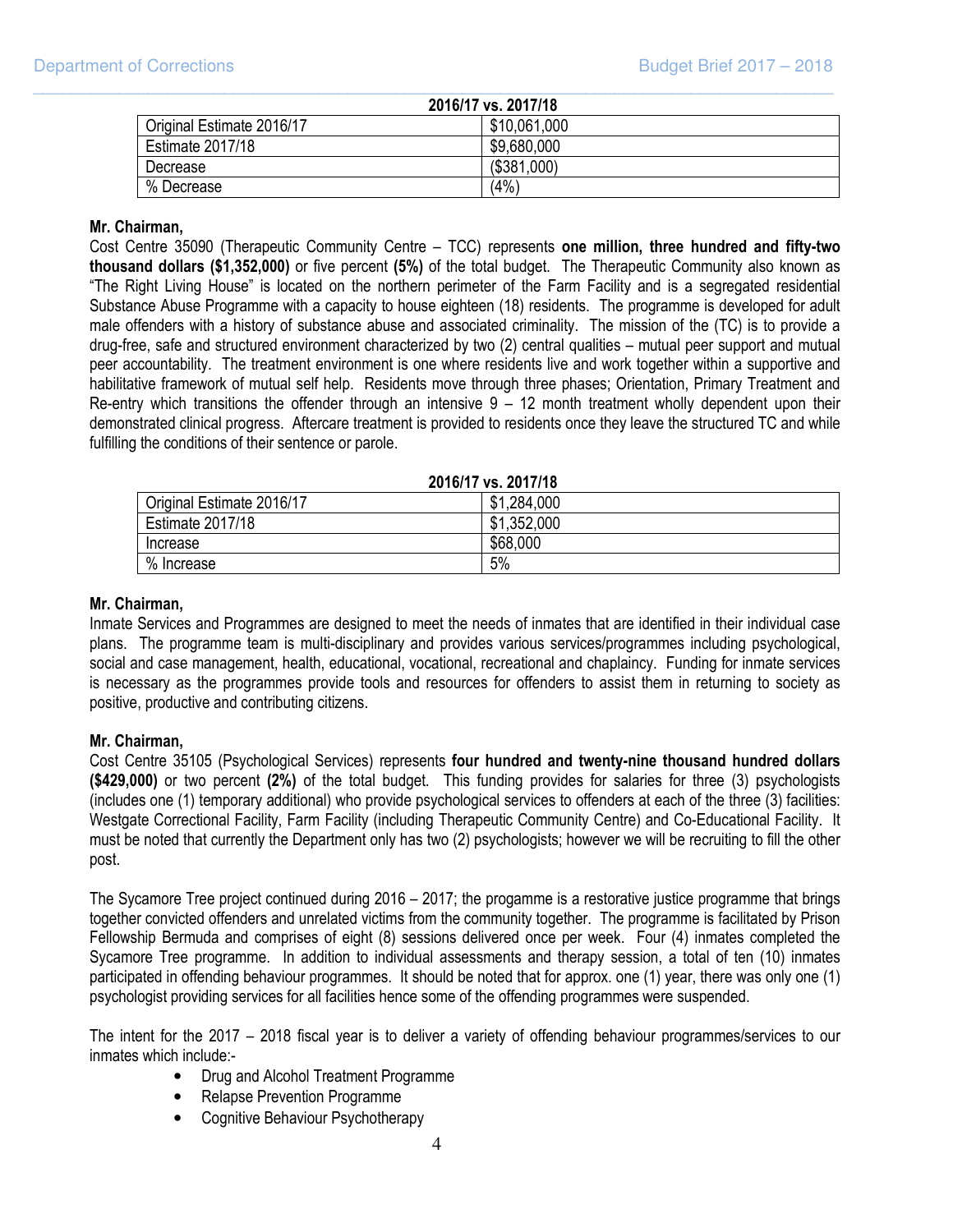| 2016/17 vs. 2017/18       |           |
|---------------------------|-----------|
| Original Estimate 2016/17 | \$429,000 |
| Estimate 2017/18          | \$429,000 |
| Increase/Decrease         | \$0       |
| % Increase/Decrease       | $0\%$     |

\_\_\_\_\_\_\_\_\_\_\_\_\_\_\_\_\_\_\_\_\_\_\_\_\_\_\_\_\_\_\_\_\_\_\_\_\_\_\_\_\_\_\_\_\_\_\_\_\_\_\_\_\_\_\_\_\_\_\_\_\_\_\_\_\_\_\_\_\_\_\_\_\_\_\_\_\_\_\_\_\_\_\_\_

#### Mr. Chairman,

 Cost Centre 35106 (Social Services and Case Management) represents seven hundred and twelve thousand dollars (\$712,000) or three percent (3%) of the total budget. Funding provides for staffing of two (2) Social Workers and five (5) Case Managers/Assessment Officers and inmate programmes.

| 2016/17 vs. 2017/18       |           |
|---------------------------|-----------|
| Original Estimate 2016/17 | \$705,000 |
| Estimate 2017/18          | \$712,000 |
| Increase                  | \$7,000   |
| % Increase                | 1%        |

#### Mr. Chairman,

Cost Centre 35107 (Health Services) represents one million, six hundred and fifty-six thousand dollars (\$1,656,000) or seven percent (7%) of the total budget. This funding will provide for staffing and health care services for inmates.

 Health services is staffed by a Senior Nurse and five (5) registered nurses responsible for providing services to the inmate population at all facilities.

 The Correctional Medical Officer usually sees the inmate within three (3) to seven (7) days after his/her arrival and the psychiatrist sees those persons assessed by the nurse or doctor within one (1) week.

Some of the goals/targets for Health Services in 2017/18 are as follows:

- HIP Health Insurance provided to a select population of inmates; it is intended that this will reduce the risks and costs of unpredictable health care expenses and the overall healthcare budget.
- Implement inmate health service handbook.
- Increase inmate health education sessions by 50%. This was not achieved last year due to staffing shortage.
- Implementation of an electronic medical records system (long-term project).
- Certification of up to twenty-five percent (25%) of inmates in Basic Life Support including CPR, AED and first-aid. Two (2) nurses have now been certified as CPR instructors.
- Continuation of the Annual Summer Oral Hygiene Programme which is a joint initiative between Department of Corrections and the Department of Health.

| ZUIUIII VS. ZUIIIIO       |             |
|---------------------------|-------------|
| Original Estimate 2016/17 | \$1,505,000 |
| <b>Estimate 2017/18</b>   | \$1,656,000 |
| Increase                  | \$151,000   |
| % Increase                | 10%         |

#### 2016/17 vs. 2017/18

#### Mr. Chairman,

 Cost Centre 35108 (Educational Services) represents three hundred thousand dollars (\$300,000) or one percent (1%) of the total budget. This allocation provides for salaries and educational supplies. Educational Services provide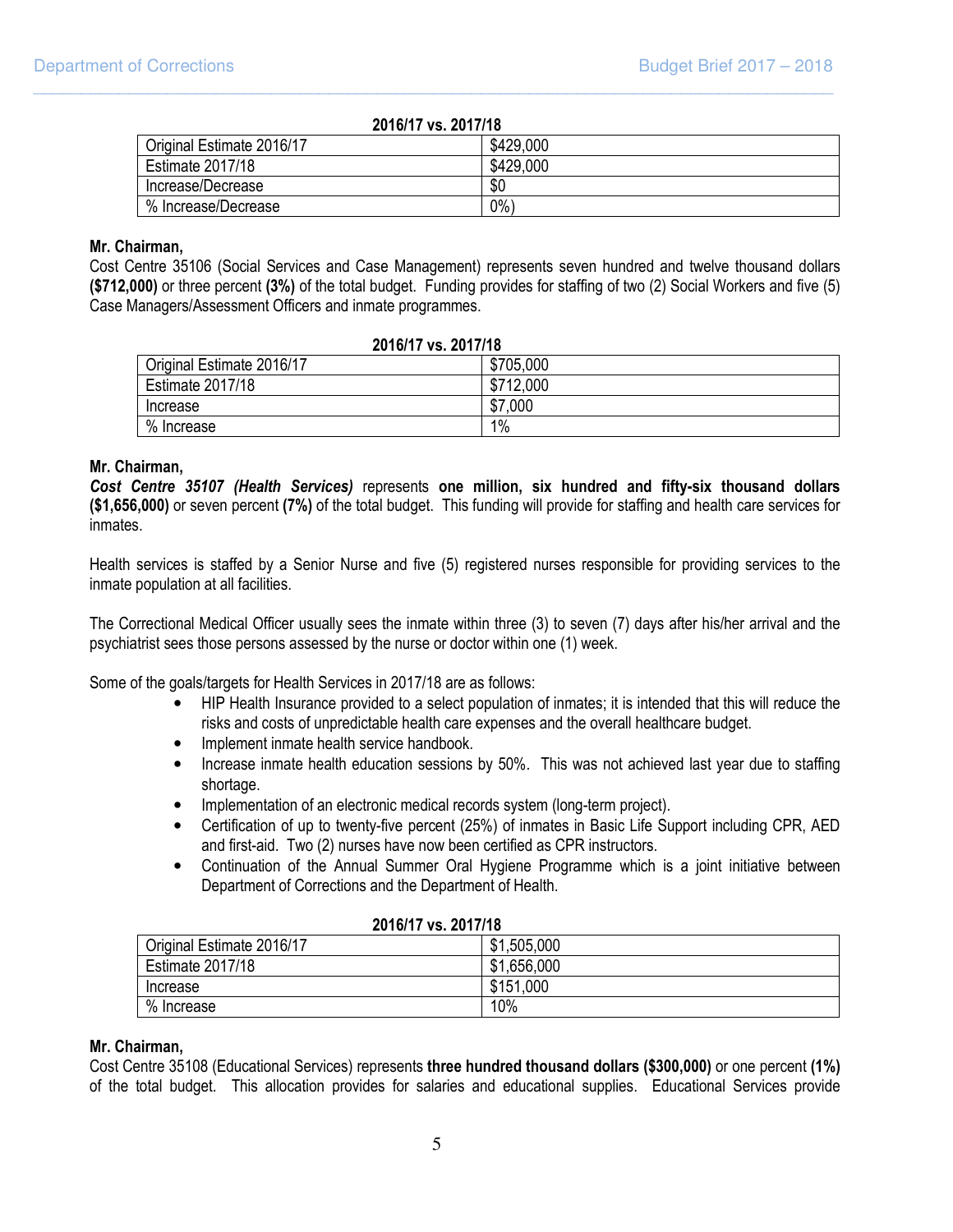educational programmes at all Correctional Facilities to those inmates who wish to pursue their General Education Development Certificate as well as to those who wish to strengthen basic numeracy and literacy skills.

\_\_\_\_\_\_\_\_\_\_\_\_\_\_\_\_\_\_\_\_\_\_\_\_\_\_\_\_\_\_\_\_\_\_\_\_\_\_\_\_\_\_\_\_\_\_\_\_\_\_\_\_\_\_\_\_\_\_\_\_\_\_\_\_\_\_\_\_\_\_\_\_\_\_\_\_\_\_\_\_\_\_\_\_

During the year 2016/17:-

- Approximately sixty-five (65) inmates have been actively engaged in educational classes. This enrollment shows an increased as compared to 2016/17 and takes into consideration that some inmates are involved in more than one (1) class.
- The Black Studies programme, under the programme of Social Sudies, is a new initiative at Westgate Correctional Facility for 2016/17 and eight (8) inmates have been enrolled.
- A personal development class was taught to nine (9) inmates at the Co-Ed Facility to help develop skills in the areas of self-esteem and self-presentation.
- Eight (8) soon to be released inmates participated in the Fresh Start class which is designed to provide them with coping skills.
- Despite the unanticipated technological challenges with the online GED testing format which was introduced in January 2015, a total of four (4) inmates received their GED certificates during a graduation ceremony held in November, 2016.

The Education Department will continue to work on setting up secured internet in order for inmates to engage in technological learning in preparation for those who require an alternative style of educational learning. The initiative is to set up a general knowledge class to utilize a DVD series continues to be a work in progress.

Classes that were held in 2016/17 budget year will continue in the 2017/18 budget year.

| EVIVIII VOLEVIIIIV        |           |
|---------------------------|-----------|
| Original Estimate 2016/17 | \$300,000 |
| <b>Estimate 2017/18</b>   | \$300,000 |
| Increase/Decrease         | \$0       |
| % Increase/Decrease       | 0%        |

### 2016/17 vs. 2017/18

#### Mr. Chairman,

 Cost Centre 35109 (Vocational Services) represents two hundred and ninety-nine thousand dollars (\$299,000) or one percent (1%) of the total budget.

 Vocational Services functions as an integral part of the programmes and services afforded to inmates and trainees. These services are designed to assist inmates/trainees in pursuing vocational interests with a view to increasing their employability upon release. Persons enrolled in such programmes may develop new or enhance old skills. Additionally, persons may engage in vocational classes for therapeutic or personal interest purposes. Funding allocated for this cost centre provides for staffing and vocational programmes (including some materials and supplies).

| 2016/17 vs. 2017/18       |           |
|---------------------------|-----------|
| Original Estimate 2016/17 | \$299,000 |
| Estimate 2017/18          | \$299,000 |
| Increase/Decrease         | \$0       |
| % Increase/Decrease       | 0%        |

#### Mr. Chairman,

Cost Centre 35110 (Recreational Services) represents forty-nine thousand dollars (\$49,000) of the total budget.

 The role of recreation services is to provide structured leisure time activities in sports, hobbies and cultural events at Westgate, Co-Ed and Farm facilities to promote constructive leisure time activities for offenders. Allocation of funds will provide for activities such as: Art, Ceramics, Wood Sculpture and Sports. This also includes the organizing of annual Arts and Crafts shows to display inmate/trainee artwork to the public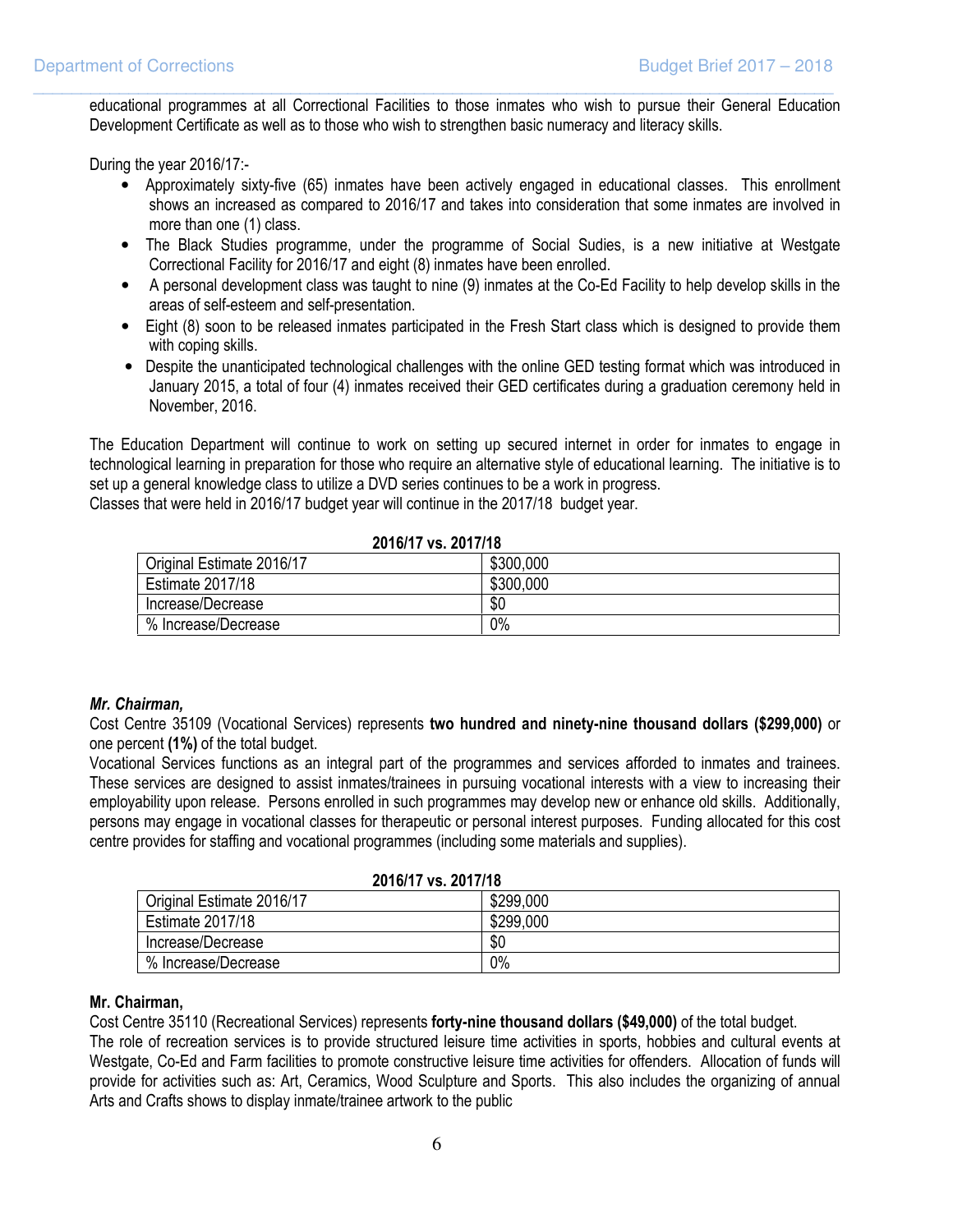| 2016/17 vs. 2017/18       |          |
|---------------------------|----------|
| Original Estimate 2016/17 | \$49,000 |
| <b>Estimate 2017/18</b>   | \$49,000 |
| Increase/Decrease         | \$0      |
| % Increase/Decrease       | 0%       |

\_\_\_\_\_\_\_\_\_\_\_\_\_\_\_\_\_\_\_\_\_\_\_\_\_\_\_\_\_\_\_\_\_\_\_\_\_\_\_\_\_\_\_\_\_\_\_\_\_\_\_\_\_\_\_\_\_\_\_\_\_\_\_\_\_\_\_\_\_\_\_\_\_\_\_\_\_\_\_\_\_\_\_\_

#### Mr. Chairman,

Cost Centre 35111 (Chaplaincy Services) represents forty-one thousand dollars (\$41,000) of the total budget. Funding provides for two (2) part-time chaplains who continue to offer spiritual enrichment and guidance for inmates. The chaplains coordinate services and religious instruction from the various denominations and also provide counseling to inmates. Prison Fellowship whose focus is on restorative justice and religious programming continues to partner with the Department of Corrections in providing programmes for inmates. Some of these programmes during the 2016/17 budget year included:

- Angel Tree a programme which provides Christmas gifts for children of inmates.
- Back to School Programme supports children of inmates to acquire necessary resources and tools for school
- Christmas programmes at all facilities
- Regular services through Prison Ministry and other religious providers

| LUIUIII VJ. LUIIIIU       |                |
|---------------------------|----------------|
| Original Estimate 2016/17 | \$41,000       |
| Estimate 2017/18          | .1,000<br>\$41 |
| Increase/Decrease         | \$0            |
| % Increase/Decrease       | 0%             |

#### 2016/17 vs. 2017/18

#### Mr. Chairman,

In regards to recruitment, training and development, the Department of Correction's strategy for the fiscal year will be to ensure that all staff are trained to industry best practices and are confident in their ability to achieve the Department's mission. Training will include management training to prepare staff for senior level positions and re-certification of those staff that require annual recertification.

 Additionally, the Training Team will participate in community engagement to highlight the department in a positive manner. This will include participation in school career fairs.

#### Mr. Chairman,

The Department's performance measures forecasted for 2017/18 are outlined on page B-297 and B-298 and include:-

- 1. The average daily inmate population for the fiscal year 2015 2016 was one hundred and ninety-five (195).
- 2. There were seven (7) assaults (major/minor inmate/inmate, inmate/officer or trainee/trainee) reported for the 2015 – 2016 fiscal year. It must be noted that staff are challenged constantly by inmates' negative behaviour and the Department has a zero tolerance to any assault of any category.
- 3. The Department of Corrections calculates its recidivism rates according to internationally accepted practices. Based on these standards, the rates include persons who have a conviction for a new offence within one, two and three years of their release. The actual outcome for 2015/16:- Year 3 – 13% Year 2 – 10% Year 1 – 5% N.B. THE PERCENTAGES LISTED IN THE BUDGET BOOK ARE INCORRECT.

#### Mr. Chairman,

I would like to highlight some of the Department's achievement for 2016/17.